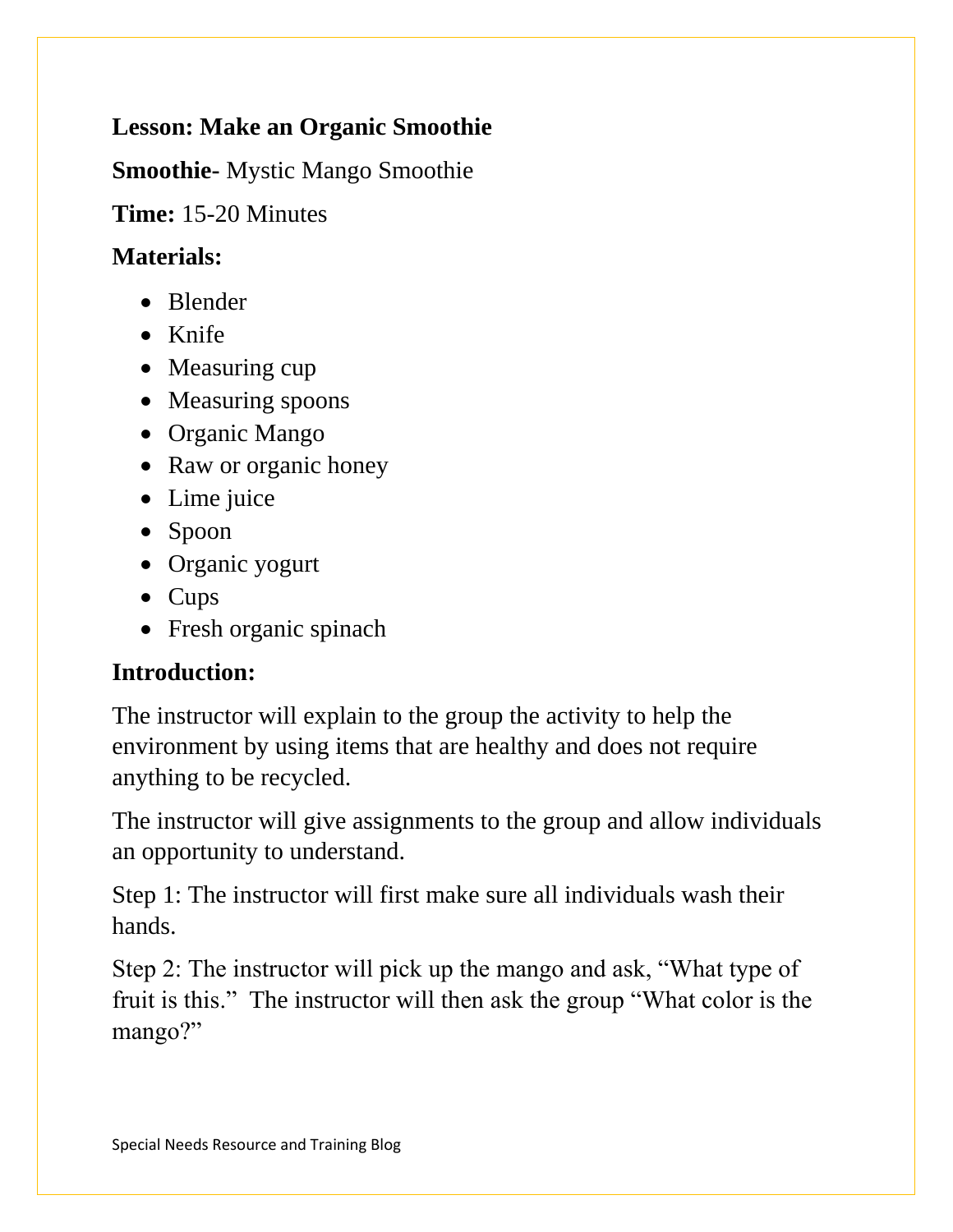Step 3: The instructor will instructor the group to cut the mango in small pieces. Provide hand over hand assistance for those requiring extra assistance.

Step 4: Once completed, the instructor will ask individuals to place the mango in the blender.

Step 5: The instructor will have members of the group to measure the orange juice. The instructor will say, "where is ½ on the cup?" Once answered correctly, the instructor will instruct the individual to pour into the measuring cup.

Step 6: The instructor will say to the individual "good job, now pour into the blender."

Step 7: The instructor will ask the group to point to the honey. The instructor will ask the individual to show 2 tablespoons on the measuring spoons.

Step 8: The instructor will ask the individual to measure 2 tablespoons of honey and to pour into the blender. Provide hand over hand if necessary.

Step 9: The instructor will aske the group to point to the lime juice. The instructor will then ask the group" show me 1 tablespoon on the measuring spoon."

Step 9: The instructor will tell the group to pour into the blender.

Step 10: The instructor will ask the group to point to  $\frac{1}{2}$  cup on the measuring cup. Once pointed correctly, the instructor will have the individuals pick up the organic yogurt and put ½ in the cup

Step 11: With assistance, the individuals will wash out the organic spinach. The instructor should first place the spinach in a cup.

Step 12: With assistance or as needed, the instructor will have the individuals turn on the water.